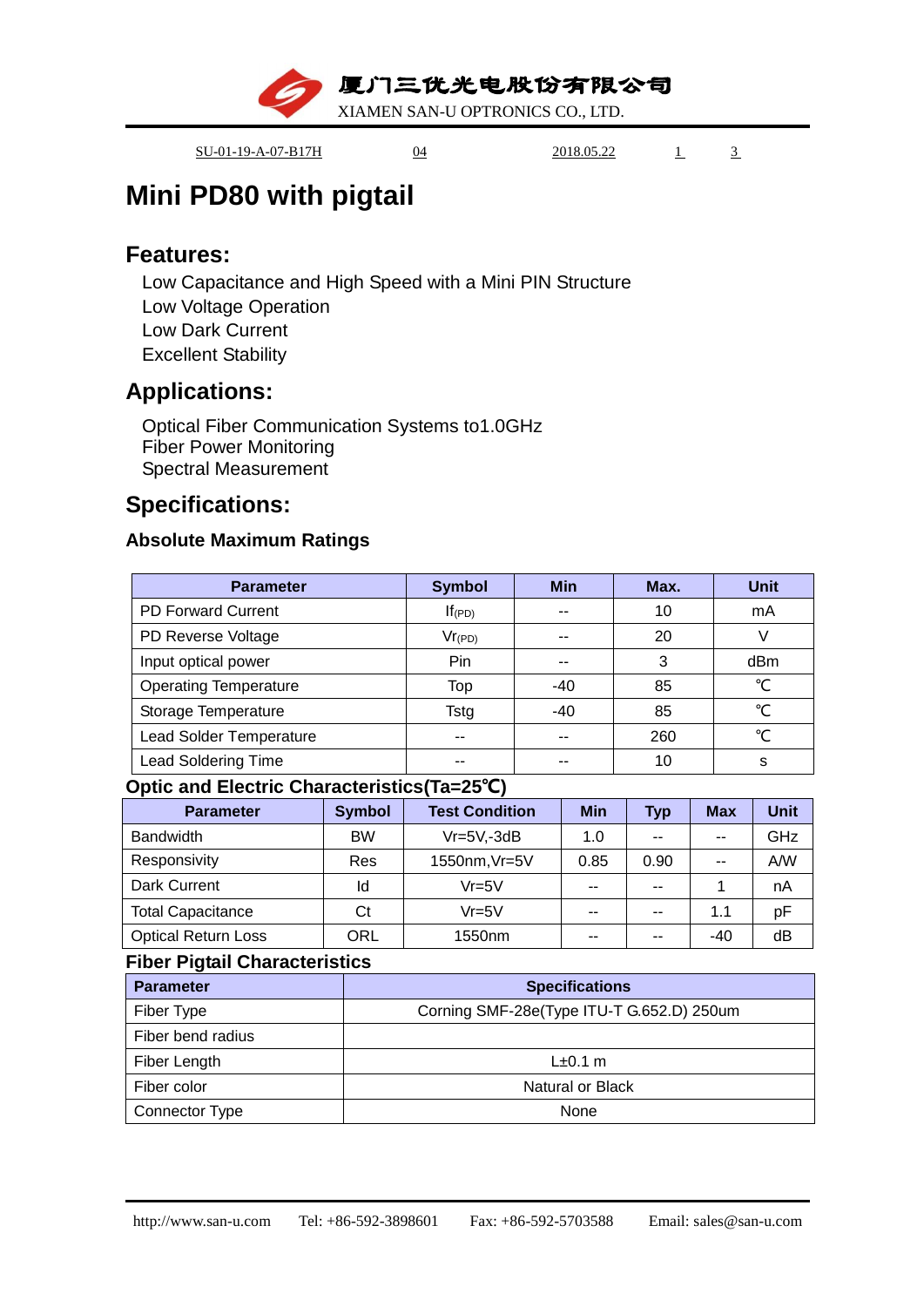厦门三优光电股份有限公司

XIAMEN SAN-U OPTRONICS CO., LTD.



#### **Outline:**

TYPE A